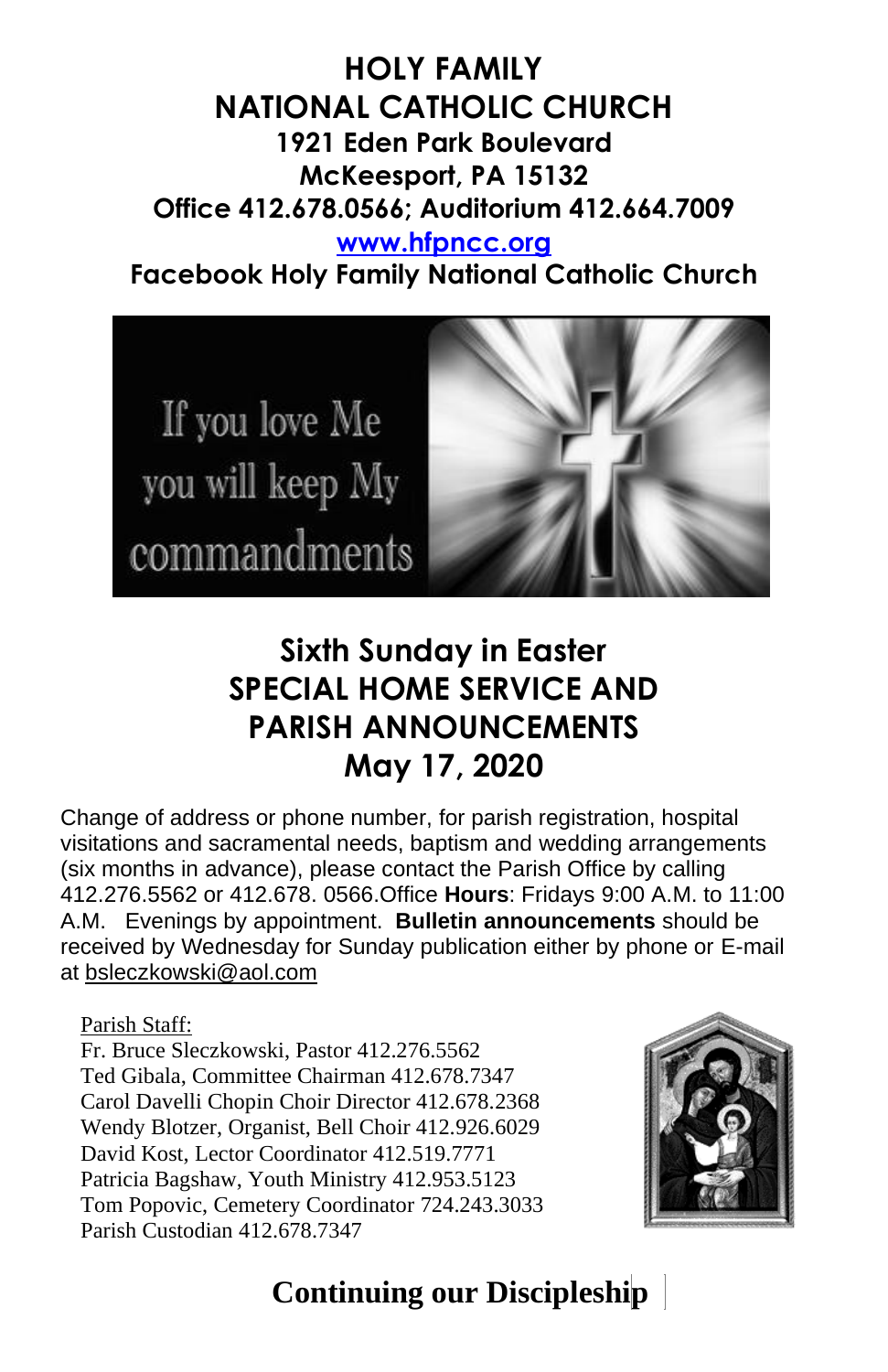**This Week Sunday, May 17, 2020 Easter 6 Holy Mass 9:00 A.M.**

**+Mildred Budziloski** Int. Terry Allen; **+Charles Korch** (95th Birthday) Int. Rosemarie Korch & family**.**

**Thursday, May 21, 2020** Parish Council Meeting 7:00 P.M.

**Sunday, May 24. 2020 Ascension**  Holy Mass 9:00 A.M. **+Mike A. Piekielek** Int. (15th Ann.) Int. Rosemarie Korch; +**Tom Zaucha** (Birthday) Int. Bonnie Zaucha

These are the recommendations from the Prime Bishop and the Bishops of the church. The Church doors will be open for all the celebrations, but it is recommended to stay home or keep a social distance if attending the liturgy.

Until the sanctions from the Covid -19 Virus is lifted and we return to normal activities, there will only be one Sunday Mass to be celebrated at 9:00 A.M. The 11:00 A.M. will not be celebrated. Again, it is recommended to stay home.

## **Graduates**

 Although we are at a quarantine lockdown, Holy Family still wants to honor the 2020 High School and College Graduates. Please send Fr. Bruce your name and a list of awards and school achievements.

#### **2020 Convo Update**

Due to the uncertainty when Mercyhurst University will be reopened, it was decided during the organizing committee

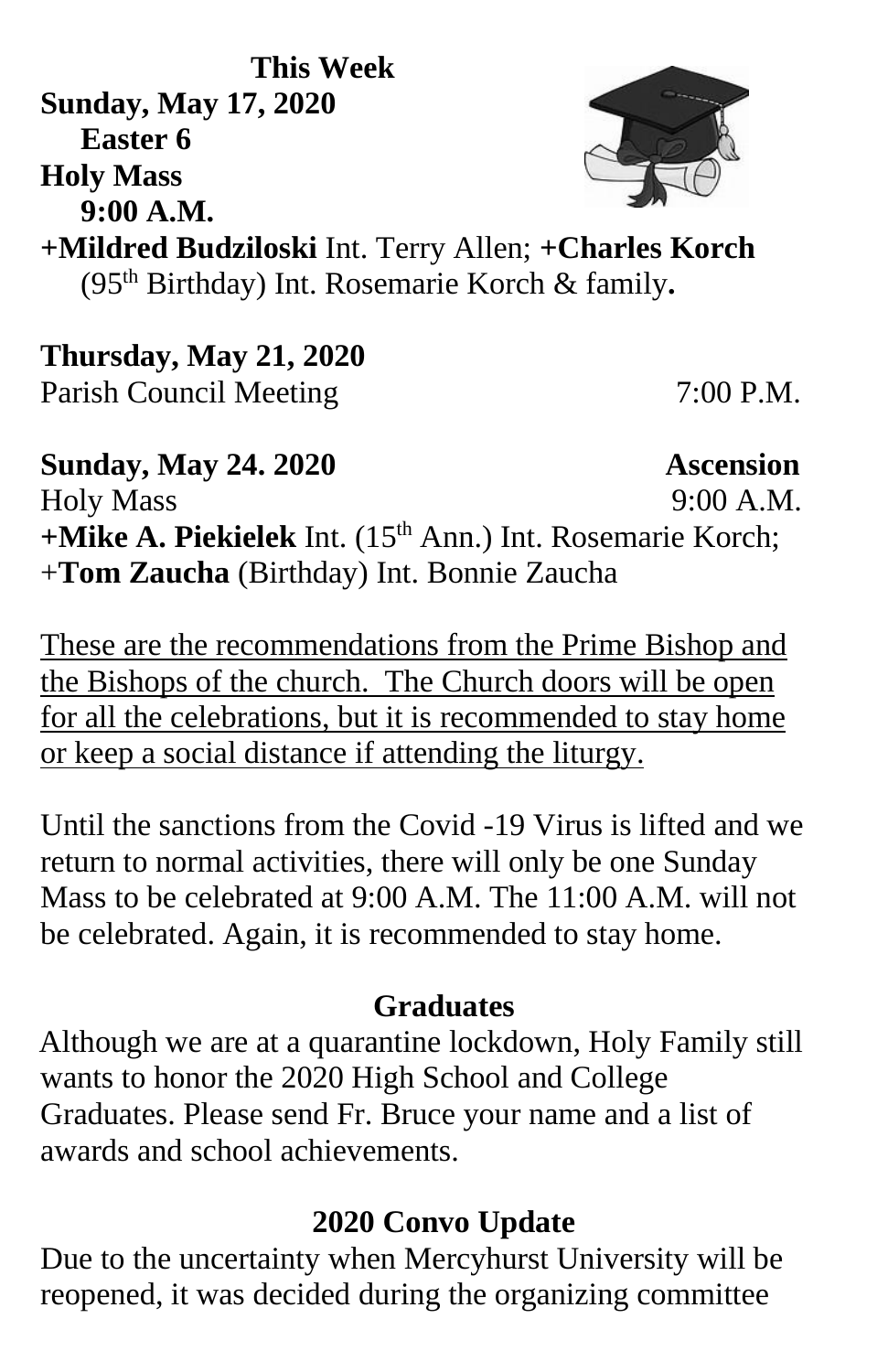teleconference meeting last Sunday. that the 2020 National Youth Convocation scheduled this July will be postponed until next year.

## **Polish National Union of America**

Contact Henrietta Kleckner Branch 132 Secretary @ 724.863.6715 for information and applications.



#### **Sixth Sunday in Easter Word Search**

| E       | S | S | w       | o            | R       | L | D | E | S | <b>DISCIPLES</b>  | LOVE            | <b>FATHER</b>  |
|---------|---|---|---------|--------------|---------|---|---|---|---|-------------------|-----------------|----------------|
| R       | E | E | P       | N            | E       | S | N | N | Е | <b>ANOTHER</b>    | <b>ADVOCATE</b> | <b>SPIRIT</b>  |
| E       | L | т | м       | Е            | Ε       | к | А | S |   | <b>TRUTH</b>      | <b>WORLD</b>    | <b>ORPHANS</b> |
| н       | P | R | А       | R            | E       | н | т | А | F | <b>UNDERSTAND</b> | <b>SHOW</b>     | <b>MYSELF</b>  |
| т       | ı | U | E       | c            | P       | К | S | А |   |                   |                 |                |
| $\circ$ | c | т | v       | R            | $\circ$ | P | R | E | E |                   |                 |                |
| И       | S | н | $\circ$ | W            |         | v | E | s | s |                   |                 |                |
| А       | 1 | Е | L       | R            | v       | s | D | К | Y |                   |                 |                |
| E       | D | S |         | $\mathsf{V}$ | o       | L | N | А | м |                   |                 |                |
| N       | A | т | R       | Е            | D       | И | U | R | т |                   |                 |                |
|         |   |   |         |              |         |   |   |   |   |                   |                 |                |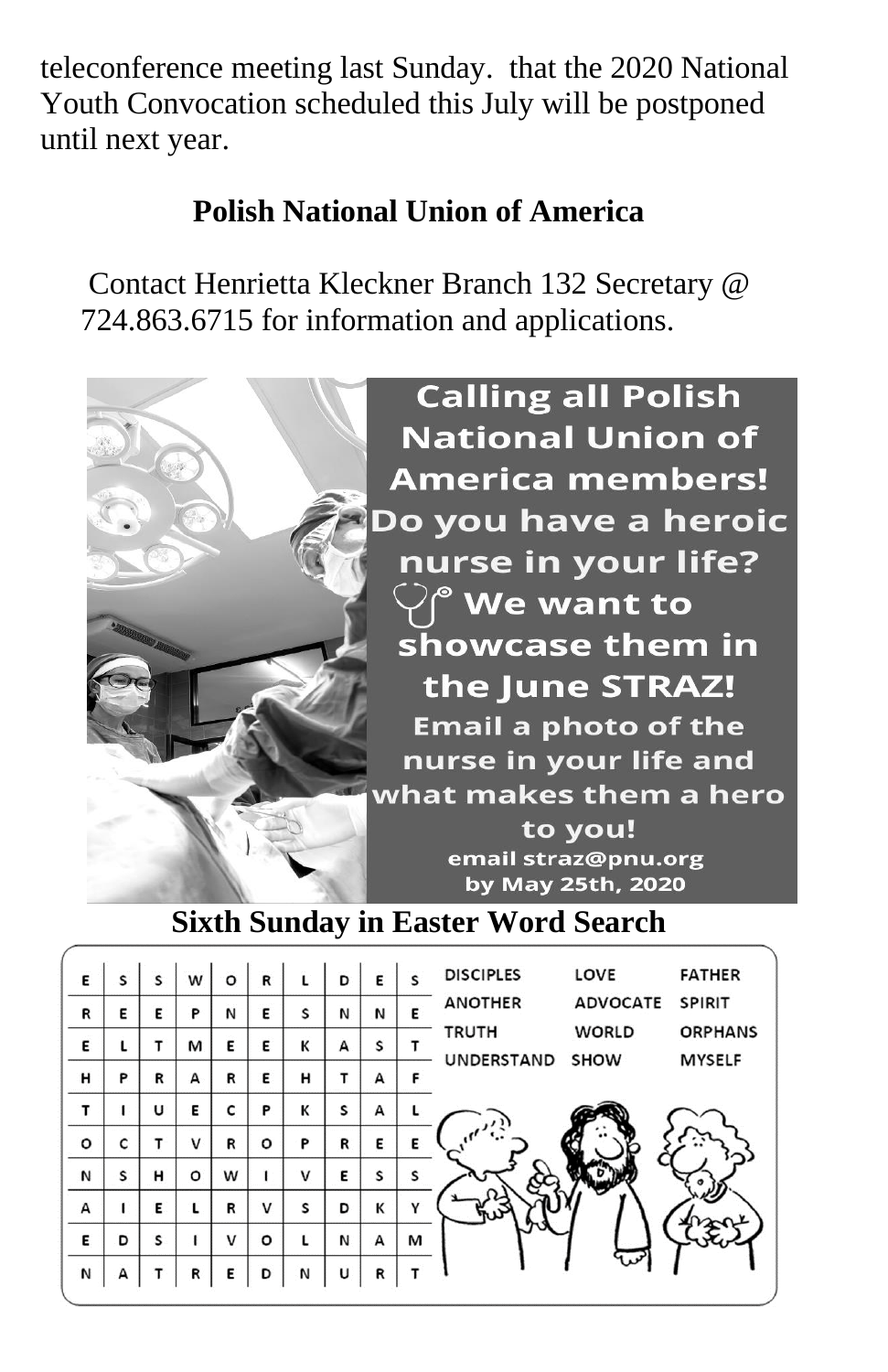

#### **Memorial Day**

Memorial Day Mass will be celebrated on Monday, May  $25<sup>th</sup>$  at 10:00 A.M. in the parish worship center instead of the parish cemetery this year.

## **Food For Thought**

Since did not have the Palm Sunday Breakfast and we did not have our annual Mother's Day Breakfast and probably the Father's Day breakfast will be cancelled; maybe when we are all able to once again gather together as a Church family, a Welcome Back Breakfast could be planned? Just a thought.



Stewardship begins and ends with the understanding of God's ownership of all:

"I am the Alpha and the Omega, the First and the Last, the Beginning and the

End." [\(Revelation 22:](https://en.wikipedia.org/wiki/Revelation_22)13)

- "The earth is the Lord's, and everything in it, the world, and all who live in it." [\(Psalm 24:](https://en.wikipedia.org/wiki/Psalm_24)1)
- "To the Lord your God belong the heavens, even the highest heavens, the earth and everything in it." [\(Deuteronomy](https://en.wikipedia.org/wiki/Book_of_Deuteronomy) 10:14)